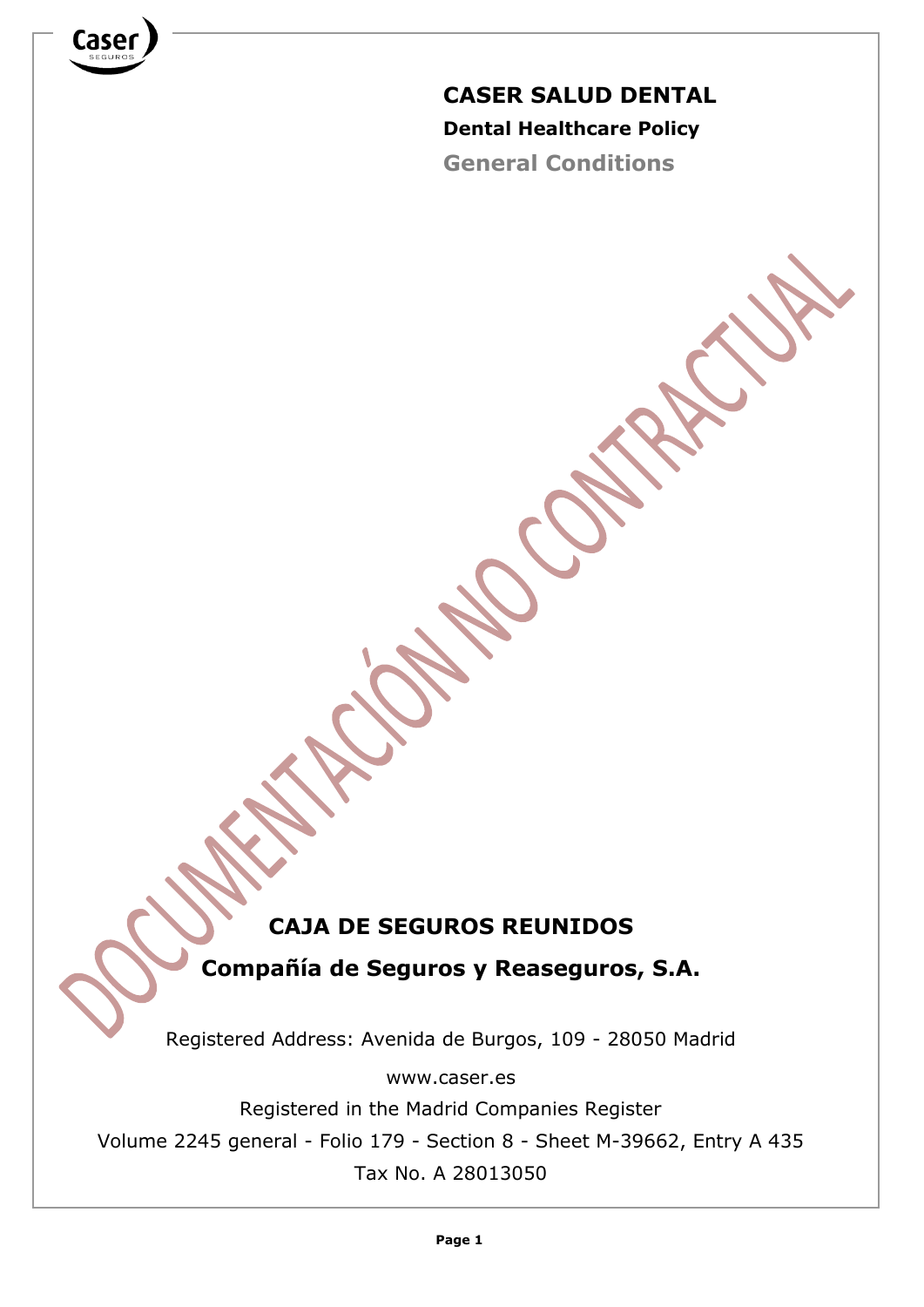**Pursuant to Article 3 of the Insurance Contracts Act 50/1980 of 8 October, the clauses limiting the rights of the insured parties in the general conditions of the policy are highlighted in bold print.**

**This contract is subject to the Insurance Contracts Act 50/1980 of 8 October, and to Act 20/2015, of 14 July, on the Classification, Supervision, and Solvency of Insurers and Reinsurers and its enabling regulations.**

**The company´s insurance activities are supervised by the Spanish Ministry for the Economy and Competitiveness, through its Directorate-General of Insurance and Pension Funds.**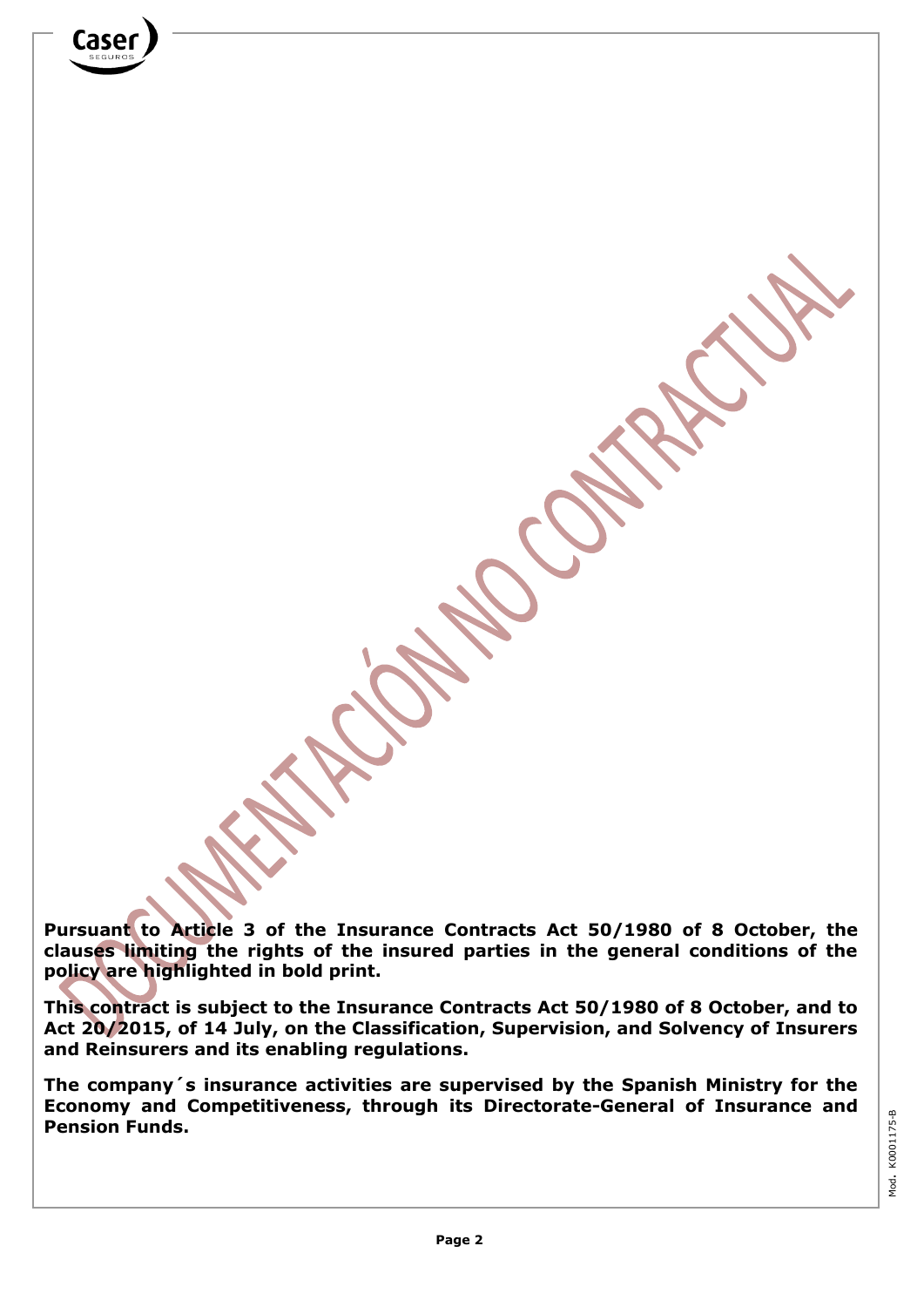## **CONTENTS**

Caser

| 3.1. CHILDREN'S DENTAL PLAN (UNDER THE AGE OF 15)5                                        |
|-------------------------------------------------------------------------------------------|
|                                                                                           |
|                                                                                           |
|                                                                                           |
|                                                                                           |
|                                                                                           |
|                                                                                           |
|                                                                                           |
|                                                                                           |
|                                                                                           |
| ARTICLE 10 - OTHER OBLIGATIONS, DUTIES AND POWERS OF THE POLICYHOLDER OR INSURED PARTIES8 |
|                                                                                           |
| ARTICLE 12 - ANNUAL UPDATING OF THE POLICY'S FINANCIAL TERMS                              |
|                                                                                           |
|                                                                                           |
|                                                                                           |
| APPENDIX I: GLOSSARY OF DENTISTRY SERVICES TERMS11                                        |

Anticipal Company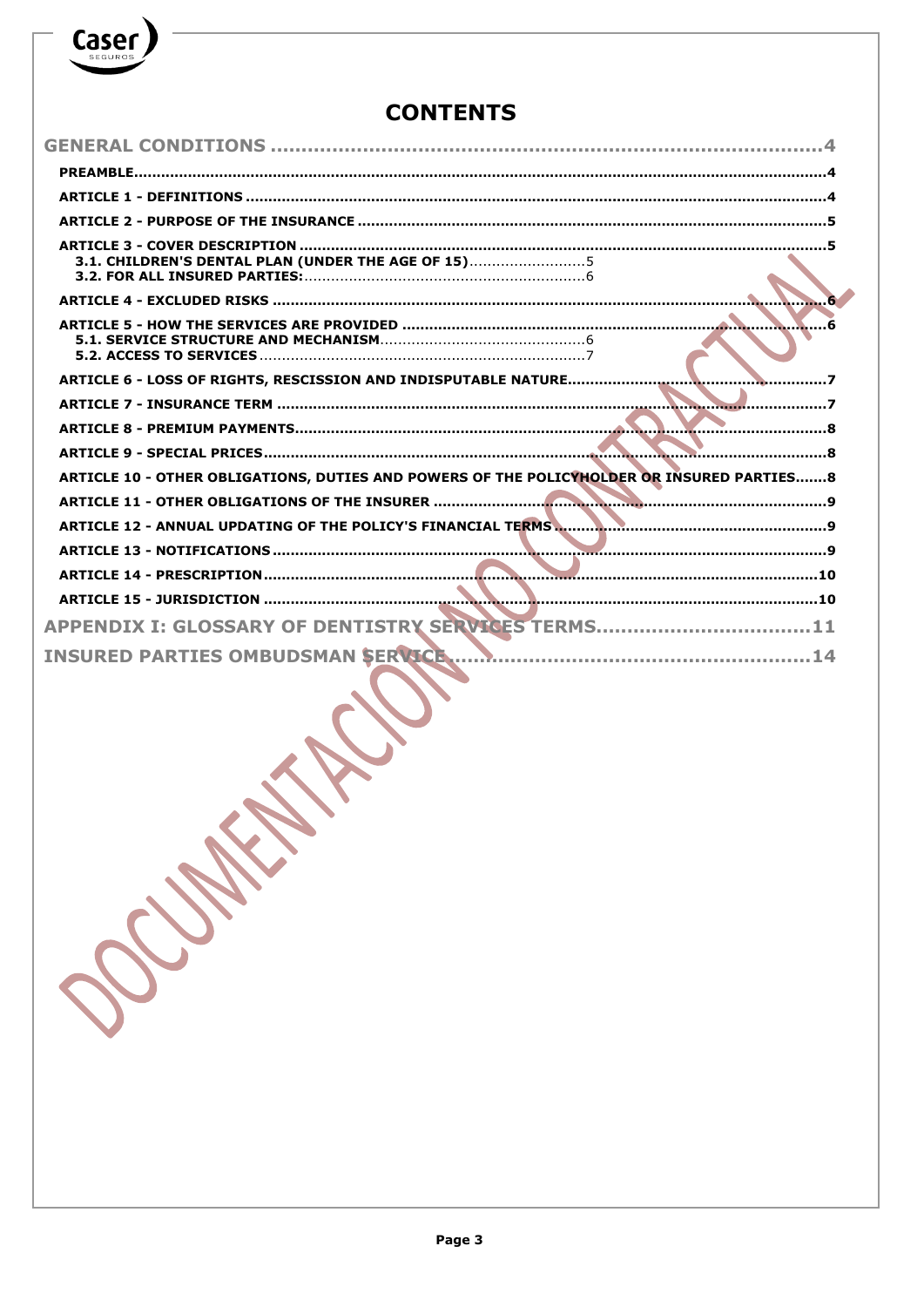

## **GENERAL CONDITIONS**

## **PREAMBLE**

This insurance contract is regulated by the provisions of the Insurance Contracts Act 50/1980 of 8 October, (published in the Official Gazette of 17 October, 1980), by Act 20/2015, of 14 July, on the Classification, Supervision, and Solvency of Insurers and Reinsurers and its enabling regulations, (Royal Decree 1060/2015 of 20 November), and by the general, specific, and special conditions of this contract. The control of insurance activities in Spanish territory corresponds to the Spanish Ministry of the Treasury, through its Department of Insurance and Pension Funds.

**The Policyholder, upon signing the application, the Specific Conditions or, as appropriate, the Insurance Certificate, specifically accepts the clauses limiting the Insured Party's rights, which are highlighted in "bold print".**

## **ARTICLE 1 - DEFINITIONS**

For the purposes of this contract:

1. INSURED PARTY: shall mean the individual or entity holding the interest covered by the insurance and which, in absence of the Policyholder, assumes the obligations derived from the contract. Unless it is expressly stated otherwise in the Specific Conditions, the Policyholder and the Insured Party shall be one and the same.

**2. INSURER:** shall mean the incorporated entity that assumes the contractually agreed risk and which, in this policy, is CAJA DE SEGUROS REUNIDOS, Compañía de Seguros y Reaseguros, S.A., hereinafter, the Insurer.

**3. SPECIAL CONDITIONS:** shall mean the complementary document, integrated in the policy's General Conditions, in which the additional subscribed services available to the Insured Party are set out.

**4. SPECIFIC CONDITIONS:** shall mean the document forming an integral part of the policy in which the specific and particular aspects of the insured risk are set out.

**5. HOSPITALISATION or HOSPITAL ADMISSION:** shall mean the situation in which a person is registered in a hospital as a patient and spends the night there and, therefore, stays for more than 24 hours.

**6. LIST OF PRACTITIONERS, MEDICAL PANEL:** list of healthcare professionals and establishments contracted by CASER, which are specifically included on the practitioners' panels distributed by the Insurer and current at the time of subscription.

These catalogues include the sub-specialities provided in each facility, as well as their addresses and contact data together with information of interest.

**7. POLICY:** shall mean the document or documents that contain the clauses and agreements regulating the insurance contract. The following form an integral and inseparable part of the policy: the Insurance Application, the General Conditions, the Specific Conditions that individualise the risks and the Special Conditions, if any, as well as the supplements or appendices that include, as appropriate, the modifications agreed during the term of the contract.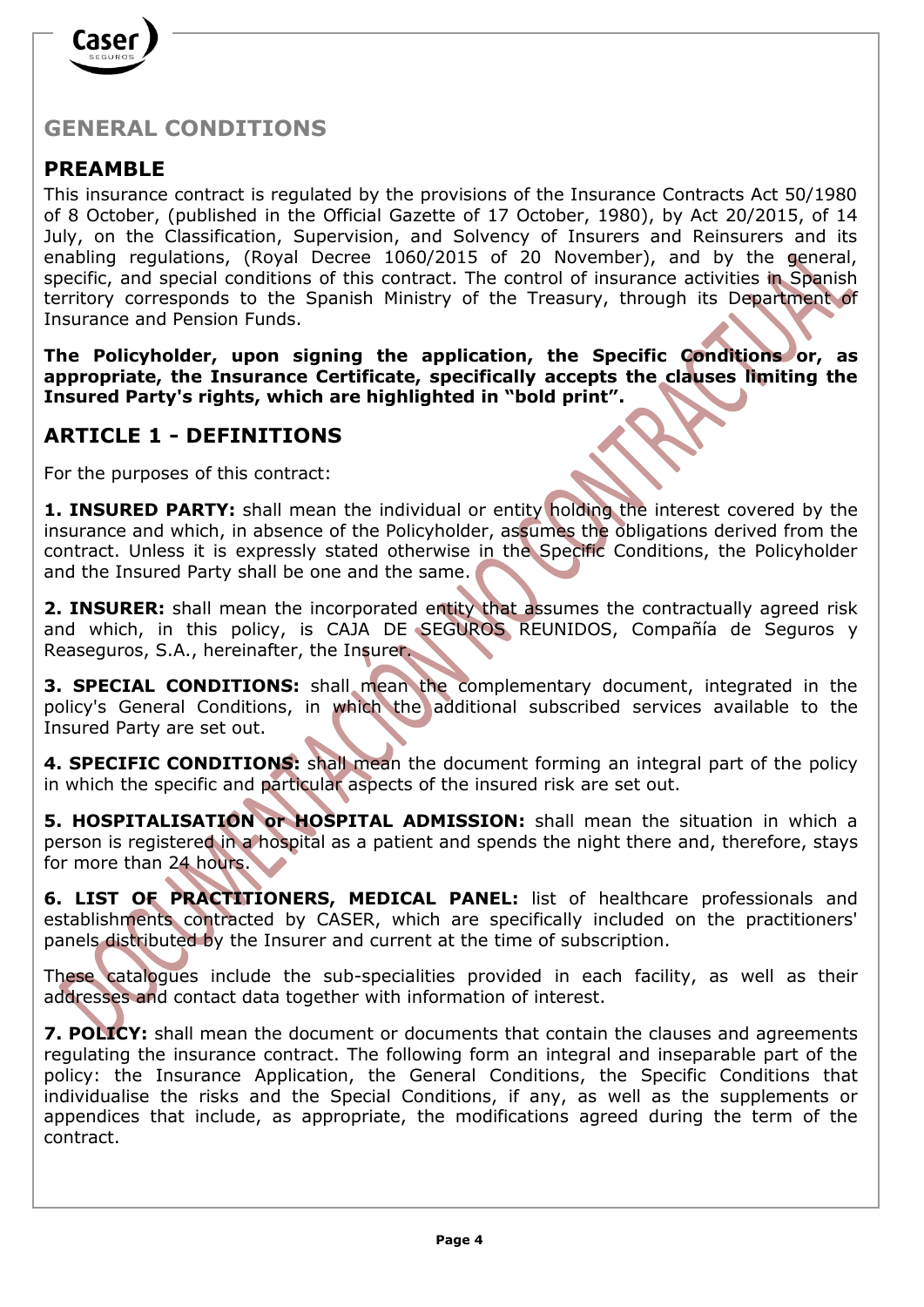

**8. SPECIAL PRICES:** shall mean the maximum amount established for the dentistry services that the Insured Party has to pay to the healthcare practitioner or medical centre for the use thereof. This amount will vary depending on the different dentistry services and the amount of services applicable during the calendar year, as set out in the attachment to these contract conditions, which may be updated annually. They may be viewed at any time at casersalud.es.

**9. PREMIUM:** shall mean the price of the insurance. The premium payment slip will include, furthermore, the surcharges, taxes and legally applicable levies. The insurance premium is annual, even when the Insurer allows payment in instalments.

10. POLICYHOLDER: shall mean the individual or entity that, together with the Insurer, signs this contract and is liable for the obligations derived therein, with exception to those that, due to their nature, have to be fulfilled by the Insured Party.

For the specific description of the dentistry services associated to this contract see the attached APPENDIX I: Glossary of Dentistry Services Terms.

## **ARTICLE 2 - PURPOSE OF THE INSURANCE**

Within the limits and conditions stipulated in the policy and subject to payment of the premium and excesses that correspond in each case, the Insurer undertakes to provide the Insured Party, within national territory and in out-patient modality, the medical dental healthcare included in the policy's cover description.

The healthcare will be provided exclusively by the dental practitioners included on the corresponding practitioners' panel current for the year in progress.

In any case the Insurer will take charge of the necessary emergency assistance, as the case my be, pursuant to that established in the policy conditions and in application of that stipulated in Section 103 of the Insurance Contract Act.

No optional compensation in cash may be given under this insurance in substitution of the services covered by this policy.

## **ARTICLE 3 - COVER DESCRIPTION**

This section specifies both the dentistry services subscribed in the policy that are provided at no cost to the Insured Party and the services provided at maximum special prices applied to and payable by the Insured Party, as well as the supplementary dental cover.

The aforementioned special prices and services provided free of charge, which are attached to this contract documentation, may be updated annually. Their validity may be viewed at casersalud.es.

The benefits provided are organised based on the service type and the target public, adults or children, given that Insured Parties under the age of 15 have a Children's Dental Plan that is made up of the dental services most suitable for children and offers special advantages.

## **3.1. CHILDREN'S DENTAL PLAN (UNDER THE AGE OF 15)**

Caser Dental Health Insured Parties under the age of 15 years old may access the services corresponding to adults and, furthermore, they will also have access to a list of services, free of charge, designed for child-related dental prevention and treatment, which can be found in the document attached to these conditions or at casersalud.es, at any time.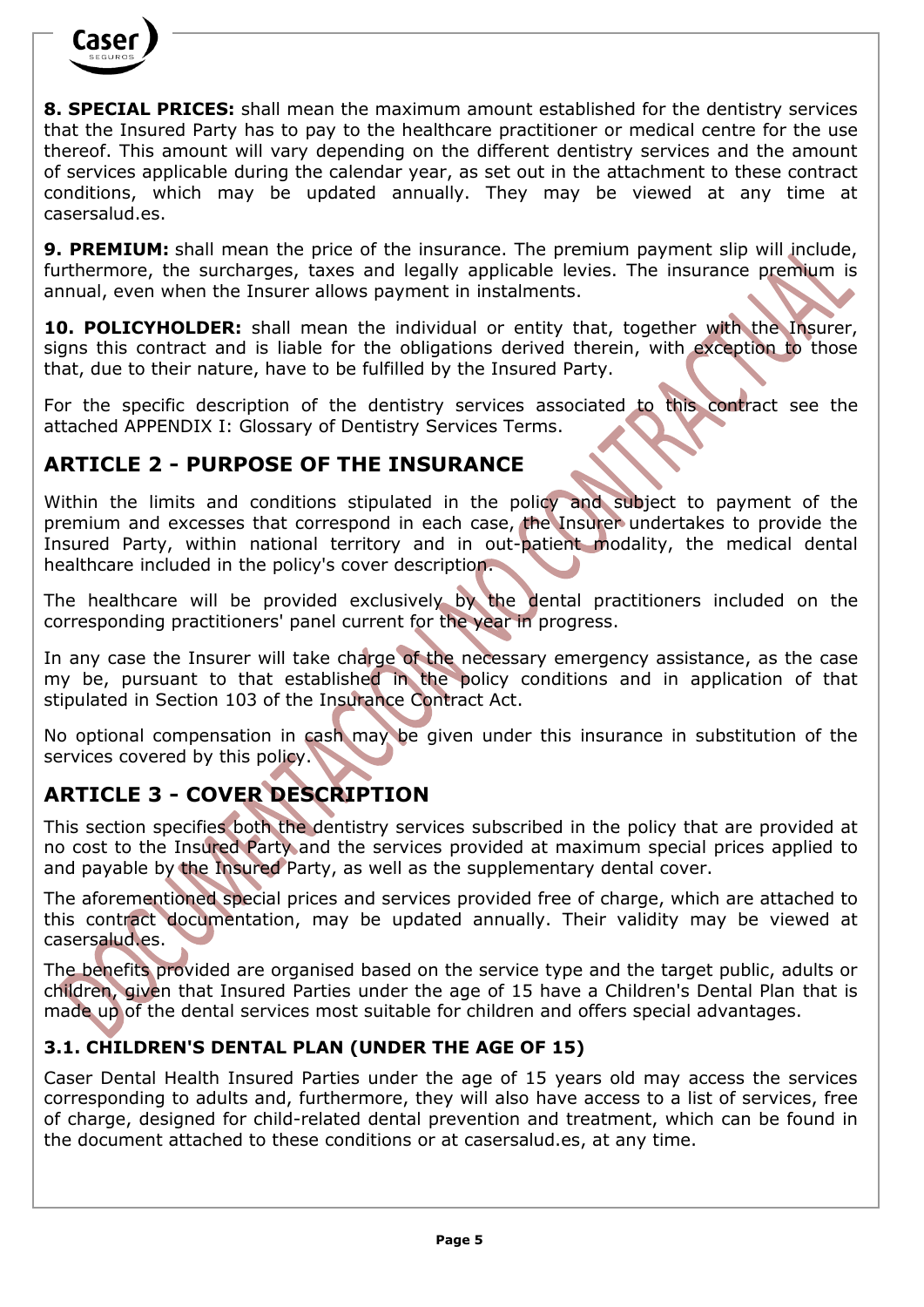

## **3.2. FOR ALL INSURED PARTIES:**

Caser Dental Health Insured Parties will have access to a set of dentistry treatments comprising both services that are **free of charge** for Insured Parties and services established with the prevailing **special maximum prices**.

The list of services established with **special maximum prices** for this year are valid at the time of subscription and may be updated annually. Therefore, Insured Parties should check the prices current at any time at [casersalud.es.](http://www.casersalud.es/)

#### **ARTICLE 4 - EXCLUDED RISKS**

**1. Physical damages resulting from wars, mutinies, revolutions and terrorism; those caused by officially declared epidemics; those related direct or indirectly to radiation or nuclear reaction and those originating from cataclysms (earthquakes, floods and other seismic or meteorological phenomena).**

**2. Healthcare derived from chronic alcoholism or drug addiction of any kind.**

**3. Healthcare for injuries produced by inebriation, fighting (except when in legitimate defence), self-injury or suicide attempts.**

**4. Any other dental care not specifically included in the policy's Conditions, which describe the cover and the services provided.** 

#### **ARTICLE 5 - HOW THE SERVICES ARE PROVIDED**

All the services covered by the policy are freely accessible.

Upon requesting the service, the Insured Party must present the identification document supplied by the Insurer for said purpose.

**The Insurer declines any liability for fees of practitioners not included in its list of practitioners, or for any amount of healthcare that the former may prescribe.** 

For the purposes of this insurance, the claim will be deemed notified when the Insured Party requests provision of the services covered by the policy.

**All the treatments and procedures covered by the insurance will be carried out exclusively in out-patient modality and, therefore, hospitalisation and general anaesthesia are excluded.**

In the event that an alternative procedure exists for the same process, the decision and choice of treatment will be taken by the Insured Party.

## **5.1. SERVICE STRUCTURE AND MECHANISM**

The Insurer places at the disposal of its Insured Parties a wide range of dental practitioners, with the most advanced diagnostic and treatment resources and with national scope, in two modalities:

- **- Healthcare cover:** Free of charge for the services to which the Insured Party has access.
- **- Services with special prices:** Services payable by the Insured Party at special rates. These services are listed with the **maximum price** available to Insured Parties so that they may be known prior to requesting a quote for the service. The prevailing maximum prices may be viewed at [casersalud.es](http://www.casersalud.es/) at any time.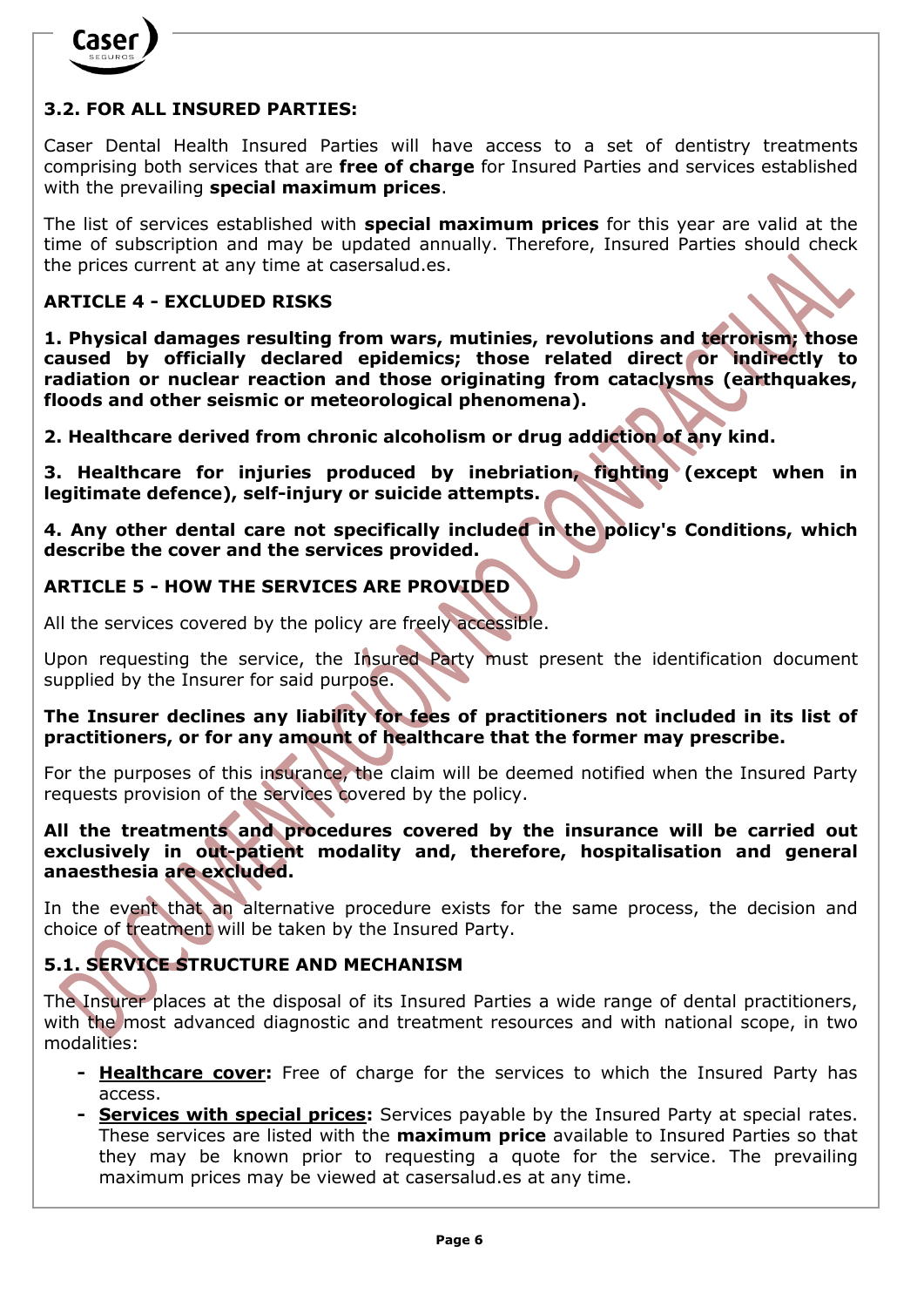

#### **5.2. ACCESS TO SERVICES**

- **Choice of practitioner**: Practitioners may be chosen and accessed freely and Insured Parties may access practitioners in their locality or in any other that is included on the Panel of Dental Practitioners.
- **Request for Dentascan services and maxillofacial examination:** Should Dentascan or maxillofacial examination services be required, the **Insured Party should contact Caser on 902 432 250** for information on the facility most suitable for the condition in question and nearest to their home.
- **Access to provision of the service:** To make use of the dental services and for application of the special prices (as appropriate) it is essential to present the Health Card that identifies you as a **Caser Dental Health** Insured Party.
- **Diagnosis and quote:** The healthcare professional, after making the corresponding diagnosis, will draw up a quote respecting the prevailing maximum recommended prices (in the case of services with associated costs), which must be accepted by the Insured Party prior to commencing the treatment.
- **Treatment:** To commence the treatment it will be essential that the quote for treatments with associated costs has been accepted by the beneficiary.
- **Treatment payment:** In the case of treatments with associated costs, the Insured Party will pay the amounts corresponding to the services provided with special maximum prices directly to the practitioner or facility. Any treatment provided to the Insured Party free of charge will be invoiced by the practitioner directly to the Insurer.

## **ARTICLE 6 - LOSS OF RIGHTS, RESCISSION AND INDISPUTABLE NATURE**

- 1. The Insured Party will lose the right to the guaranteed service: in the case of aggravation of the risk, if the Policyholder or the Insured Party does not notify the Insurer and has acted in bad faith (Section 12 of the Act).
- 2. The Policyholder may rescind the contract when the list of practitioners is modified by 50% of the specialists that comprise it. This rule will not be applicable in the case of temporary substitutions for justified reasons.
- 3. If a medical examination was carried out or all the rights were recognised, the policy may not be disputed based on the state of health of the Insured Party or Parties and the Insurer may not refuse to provide its services arguing the existence of prior illnesses, unless any express exception was included in the policy's Specific Conditions as a result of the aforementioned examination.

If no medical examination was carried out or all the rights were not recognised, the policy will be indisputable once one year has elapsed from perfection of the contract, unless there was wilful misconduct on the part of the Policyholder.

## **ARTICLE 7 - INSURANCE TERM**

The insurance is taken out for the period established in the Specific Conditions and the policy term will be as set out therein. Upon maturity, and pursuant to Section 22 of the Insurance Contract Act, it will be tacitly renewed for annual periods.

Notwithstanding the above, either of the parties may decide not to renew the contract, in which case they should notify the other party in writing of their decision. In this case the notification from the insured party must be sent to the Insurer at least one month before the end of the insurance period underway. Notification from the Policyholder must be made to the Insurer.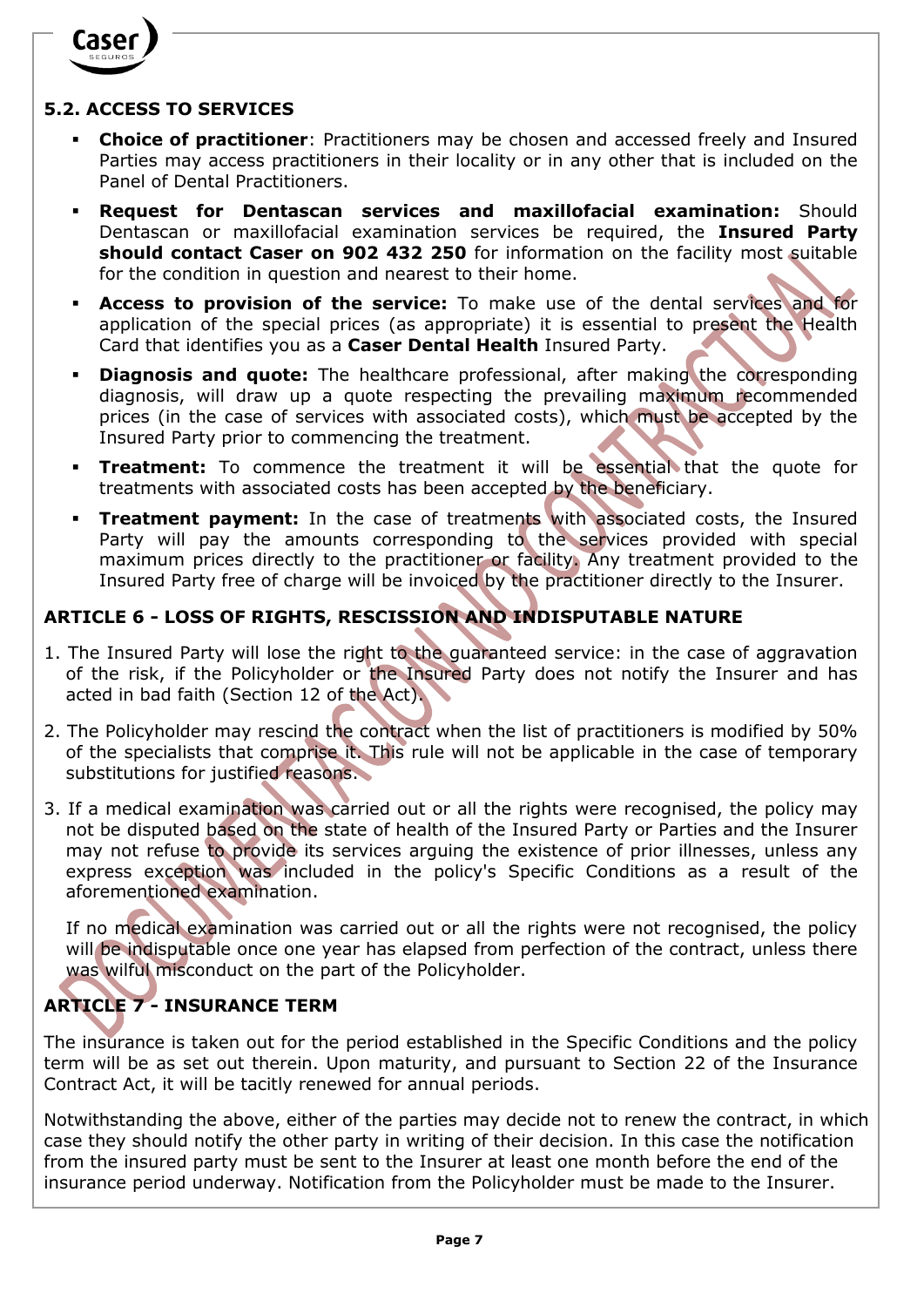

The cover taken out will not come into effect until the first premium payment has been made.

## **ARTICLE 8 - PREMIUM PAYMENTS**

Pursuant to Section 14 of the Act, the Policyholder is liable for payment of the premiums.

1. The first premium or instalment thereof will be payable, pursuant to Section 15 of the aforementioned Act, upon signing the contract; if it is not paid due to causes attributable to the Policyholder, the Insurer will be entitled to rescind the contract or demand payment of the premium due via enforcement proceedings based on the policy. In any case and unless otherwise agreed, if the premium is not paid before a claimable event occurs, the Insurer will be released from any obligation therein.

The Policyholder will forfeit any agreed right to payment of the premium by instalments in the event of the failure to pay any invoice and from that moment the full premium amount agreed for the insurance period will be callable.

- 2. In the event of non-payment of the second or successive premiums or instalments thereof, the cover will be suspended a month after the day the premium amount becomes due, and if the Insurer does not demand payment within the six months following said due date, the contract will be deemed terminated. If the contract had not been resolved or terminated pursuant to the aforementioned conditions, the cover will become effective again at twenty-four hundred hours on the day on which the Policyholder pays the premium. In any case, while the contract is suspended the Insurer may only demand payment of the premium for the period current at the time.
- 3. The Insurer will only be bound by virtue of the payment slips issued by its agents.

Payment of premium amounts made by the Policyholder to the broker will not be deemed as made to the Insurer, unless the broker delivers to the Policyholder and in exchange, the premium receipt issued by the Insurer.

4. The Specific Conditions will establish the bank account designated by the Policyholder for payment of the premium payment slips, applying the following rules:

The premium will be deemed as paid at its due date unless, having attempted collection within a period of thirty calendar days, there were insufficient funds in the Policyholders account.

### **ARTICLE 9 - SPECIAL PRICES**

The **maximum special prices** available to the Insured Party are established solely for the year in progress and, therefore, they may be updated based on the negotiations with the suppliers for the successive annual periods if it is deemed necessary.

These prices will be paid directly to the practitioner by the Insured Party.

#### **ARTICLE 10 - OTHER OBLIGATIONS, DUTIES AND POWERS OF THE POLICYHOLDER OR INSURED PARTIES**

- 1. The Policyholder and, as appropriate, the Insured Parties have the following obligations:
	- a) To notify the Insurer, as soon as possible, any change of address.
	- b) To notify the Insurer, as soon as possible, of the incorporation or withdrawal of Insured Parties during the term of the policy. These will come into effect on the first day of the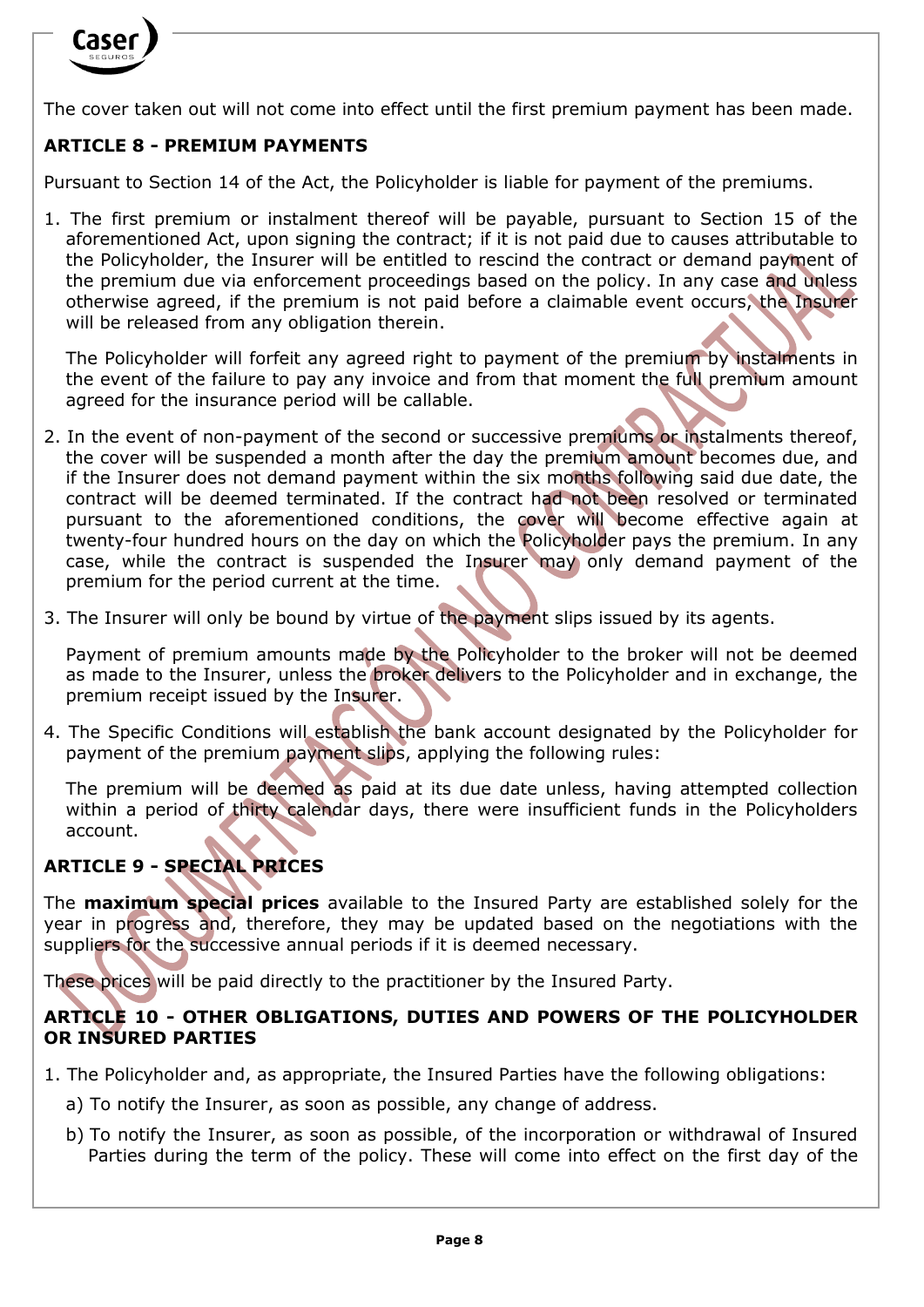

month following that of the date of notification made by the Policyholder, adapting the amount of the premium to the new situation.

- c) To reduce the consequences of the claimable event, employing the methods at their disposal for rapid recovery. Breach of this duty, with clear intention of causing damage to or deceiving the Insurer, will release the latter from any obligation regarding the benefits arising from the claimable event.
- d) To grant and facilitate the subrogation by the Insurer established under Section 82 of the Act.
- 2. The Policyholder may demand, within a period of one month following delivery of the policy, that the Insurer corrects any discrepancies between the policy and the insurance proposal or the agreed clauses, pursuant to that established under Section 8 of the Act.

#### **ARTICLE 11 - OTHER OBLIGATIONS OF THE INSURER**

Apart from providing the contracted healthcare, the Insurer will give the Policyholder the insurance policy or, as appropriate, the provisional cover document or that which corresponds pursuant to Section 5 of the Act.

Likewise, it will give the Policyholder the Insured Party or Parties' identification documents that give them access to the services.

At the time of subscribing the policy, the Insurer will also provide a copy of the Dental Practitioners' Panel, specifying the permanent emergency centre or centres and the addresses of the practitioners, clinics and other healthcare establishments.

The Insurer may update the list of practitioners annually, adding or removing practitioners, professionals, hospitals and other establishments listed therein. The Policyholder and/or Insured Parties will be obliged to use the services of the healthcare providers registered at the date of requesting the healthcare. For these purposes they may request an updated list of practitioners or view it at casersalud.es

#### **ARTICLE 12 - ANNUAL UPDATING OF THE POLICY'S FINANCIAL TERMS**

The Insurer may update the premium amount annually and review the maximum special prices. Premium updating will be based on the technical-actuarial calculations required to determine the repercussion of the increase in the cost or frequency of the healthcare services covered by the insurance, the incorporation in the cover of technological innovations that appear or are used after contract perfection, or other events of similar characteristics.

The Policyholder, upon receipt of the notification of these updated premiums may choose between renewing the insurance contract, which means acceptance of the new financial terms, or its rescission at the end of annual term in progress, by way of the corresponding written notice addressed to the Insurer.

#### **ARTICLE 13 - NOTIFICATIONS**

- 1. Notifications to the Insurer will be carried out at the address stated in the policy.
- 2. Notifications and premium payments carried out at the branches and offices of the Insurer or to the broker in the contract will have the same effect as if they had been made directly to the Insurer.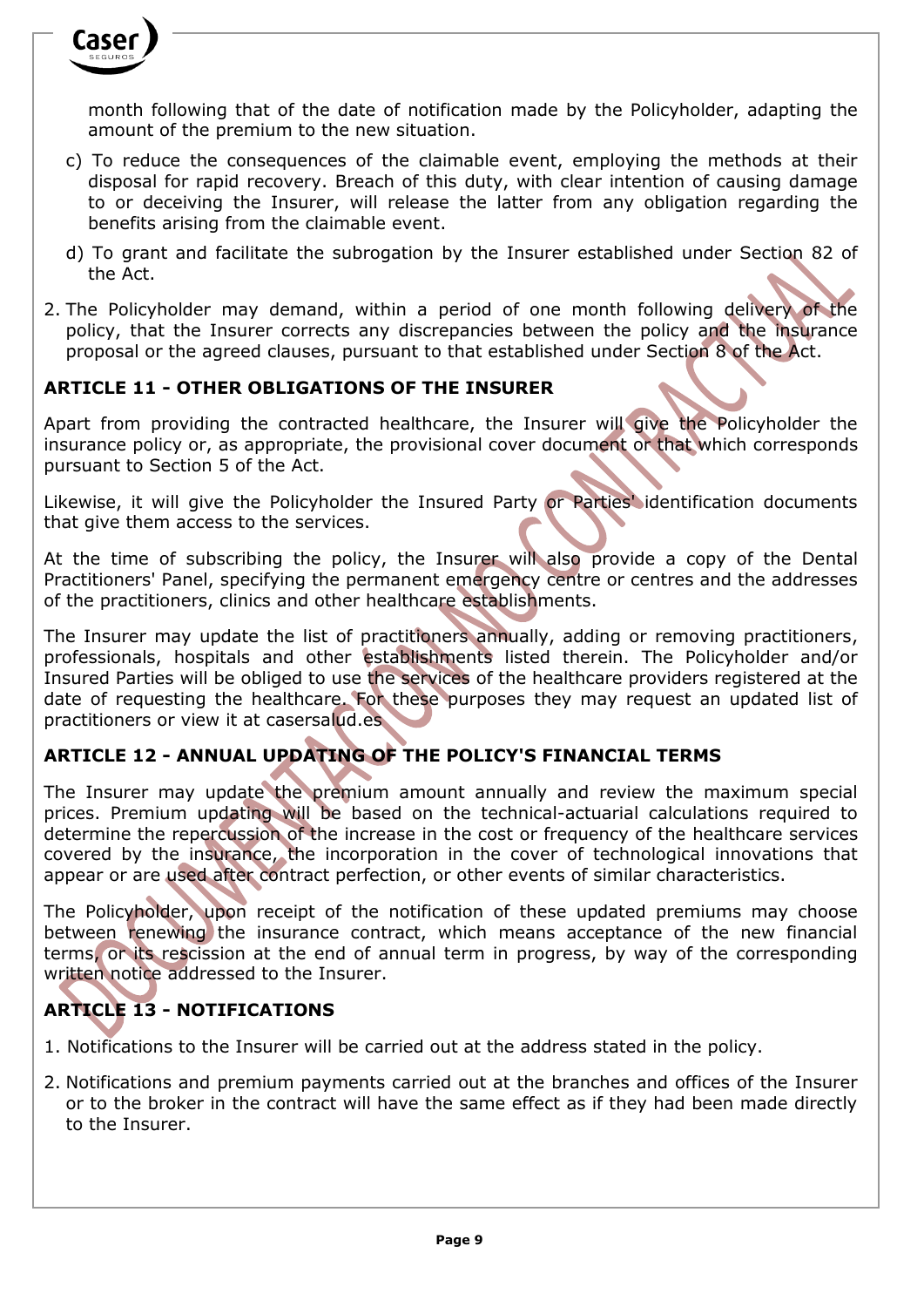

## **ARTICLE 14 - PRESCRIPTION**

The actions derived from this contract prescribe in **five years** counted from the date on which they can be exercised.

#### **ARTICLE 15 - JURISDICTION**

This contract is subject to Spanish jurisdiction and, within this, the judge competent to hear actions derived from said contract will be that corresponding to the address of the Insured Party in Spain.

**This insurance contract includes in an inseparable manner the General Conditions, the Specific Conditions, the Special Conditions and the Appendices that set out the modifications referring to all the aforementioned agreed by the parties.**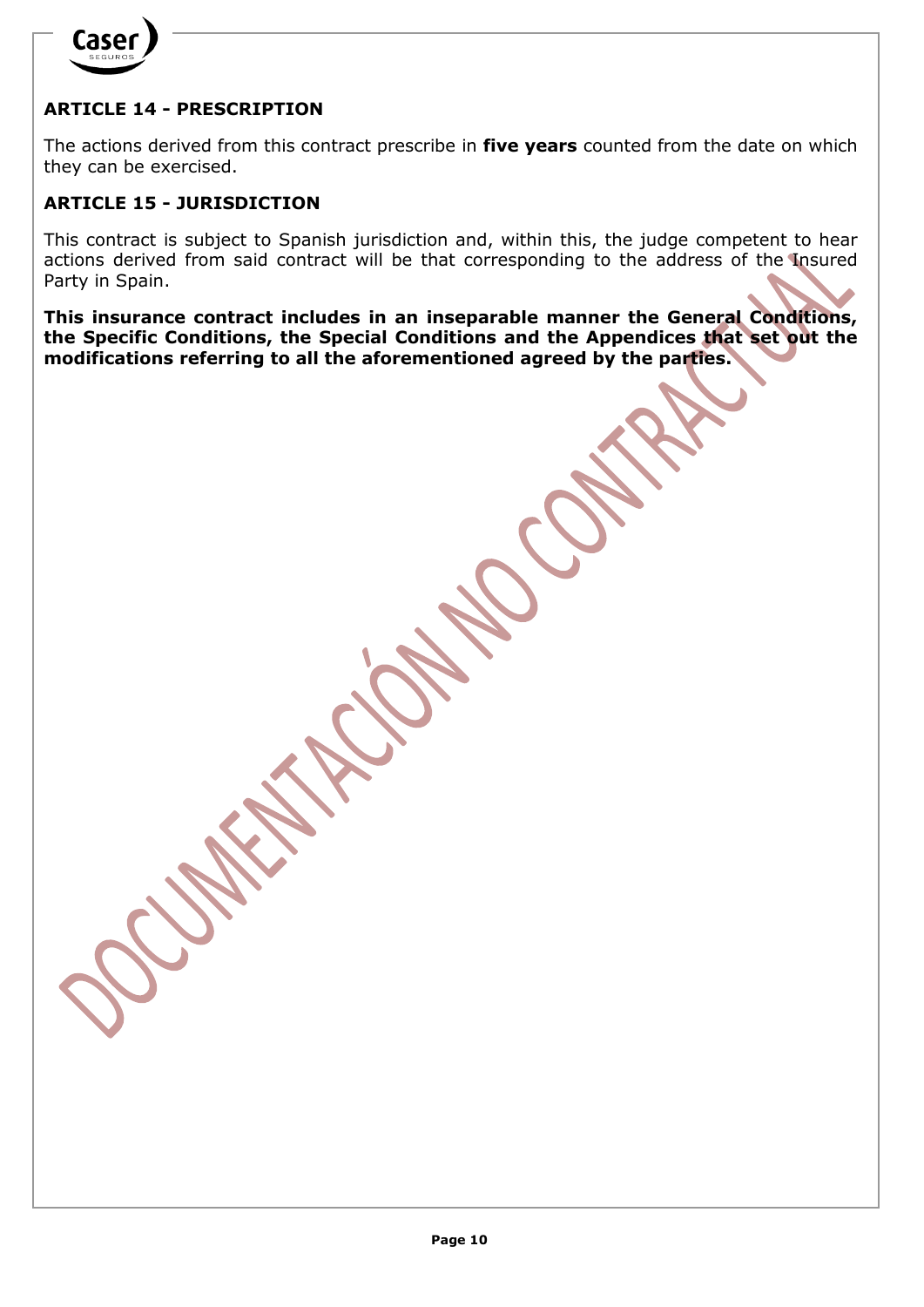

### **APPENDIX I: GLOSSARY OF DENTISTRY SERVICES TERMS**

ALVEOLOPLASTY: Technique used to fill a tooth alveolus with hydroxylapatite following tooth extraction.

APEX FORMATION: Procedure used to encourage root formation in children's teeth.

APICOECTOMY: surgical procedure in which the tip of the tooth's root is removed via the bone and gum.

BRACKETS: orthodontic device or appliance that is attached to a tooth in order to fasten an arch wire. There are several types of brackets: metal, sapphire, ceramic, and plastic.

CAST CORE: system which permits the restoration of a dental crown. This is done by placing it on an osseointegrated implant, or the natural root of a tooth that has had root canal treatment, and subsequently placing an artificial crown on top. In post and core systems the post is placed on the implant or root while the core provides a base for the crown.

CAT SCAN Computerised Axial Tomography (CAT), which is a radiological diagnostic test that uses x-rays and computerised image processing. The computer reconstructs the x-rayed planes. When the images are processed they can be viewed as three-dimensional slices on a television screen or in a radiograph. This technique achieves very precise images of the inside of the body and its different organs, enabling more precise diagnoses.

CORE OR ANGLE RECONSTRUCTION WITH PINS OR POSTS: Reconstruction of an extremely deteriorated tooth, using posts or pins to reinforce the repair.

CROWN: artificial tooth cover made of metal, porcelain or porcelain fused to metal. Crowns are placed over teeth that have been weakened by caries, or badly damaged and restored with dental pins or posts.

CYST: Closed sac, with epithelial cover that usually contains a liquid. The origin may be infectious or residual. Almost all are benign and a pathological anatomy study should always be carried out.

DENTAL IMPLANTS: Small dental devices that are inserted in the upper and lower maxillas to help with the reconstruction of an oral cavity that has few or no teeth, and can be restored.

DENTASCAN: Computer program for CT scans that provide high resolution images of the upper and mandible and jaw and which, with axial plane slices, produces panoramic and transversal reconstructions.

ENDODONTIC RE-TREATMENT: Procedure in which root canal treatment is repeated on a tooth when the initial endodontic treatment has not had the expected result.

ENDODONTIC TREATMENT (ROOT CANAL): removal of nerve, whether alive or dead, from a tooth. The tooth can have one or several roots and depending on the number, the treatment will be single-root, dual-root or multi-root.

EPULIS: Small, red-violet benign tumour that develops at alveolus edge level of the gums at the expense of the tooth and the soft tissue.

FENESTRATION OF CANINE TEETH: Removal of bone and mucous around an impacted tooth for the purpose of releasing and accessing the tooth crown, allowing the orthodontist to fit a bracket and take this tooth to the dental arch.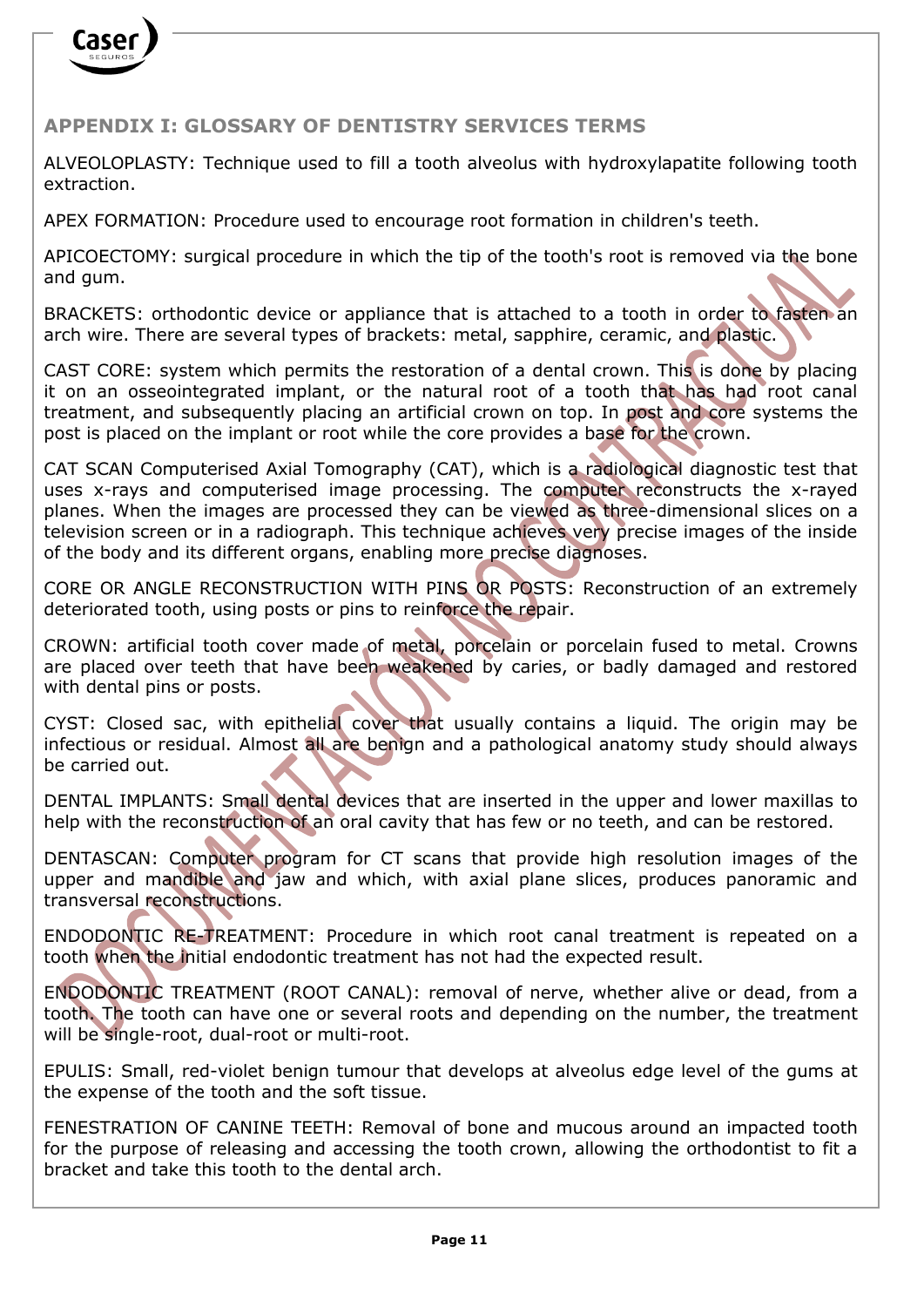

FISSURE SEALING: Thin plastic film that is painted on the chewing surface of the back teeth (molars and premolars), to prevent tooth decay.

FLUORIDATION: Procedure used to deliver fluoride to the body to prevent tooth decay.

FRAENULUM: Mucous membrane fold that connects alveolus mucous with the upper lip or the tongue. (Can be labial or lingual).

GINGIVECTOMY: Surgical procedure to remove damaged gingival tissue (gums). Currently, it is used in treatment of: drug-induced hyperplasia (growth) of the gums, gum fibrosis, supraosseous pockets in difficult places. It is also used to improve access in restorative techniques that invade the sub-gingival area.

INTRAORAL RADIOGRAPHY: Exploratory technique consisting in the placement of different sized radiography plaques inside the mouth, which are imaged from the outside by an x-ray machine.

MAXILLARY SINUS LIFT: Surgical technique applied to increase the bone in the upper arch in order to achieve an appropriate osseous base in which to place bone-integrated implants, in cases where the thickness of the bone does not allow it.

MOUTH GUARD: appliance to immobilise teeth made of plastic or acrylic resin that is used in orthodontics as a stabiliser, as a means of inserting whitening substances into the mouth, and in periodontal treatments, as well as in temporomandibular joint pathology to relieve the symptoms of this joint and the effect on the teeth's chewing surfaces due to excessive jaw clenching or friction between the upper and lower teeth (bruxism).

OBTURATION: Filling.

ORTHODONTICS: Speciality within dentistry that includes all the techniques designed to improve positional defects in the patient's teeth, to achieve improved mechanical operation and satisfactory mouth aesthetics.

ORTHOPANTOMOGRAPHY: Panoramic dental radiography. Radiography of the maxillas that shows the osseous dental structures, as well as allowing certain presumptive diagnoses.

PERIODONTAL DIAGRAM: Measurement of tooth mobility.

PERIODONTAL FLAP SURGERY: Surgical technique applied to treat periodontal disease, designed to eliminate pockets, regenerate and gain insertion.

PERIODONTAL TREATMENTS: Branch of dentistry that deals with the diagnosis, prevention and treatment of periodontal (tissue surrounding the teeth, i.e. the gums and bone) diseases. Infection in these tissues due to lack of care destroys them, and the teeth become loose (periodontitis or pyorrhoea).

PREVENTIVE DENTISTRY: Subdiscipline of dentistry concerned with the prevention of disorders of the oral cavity, as well as the preservation of healthy teeth and gums.

PROSTHESIS: Replacement of a part of the body with an artificial element to restore the lost function.

PULPECTOMY: Partial removal of the nerve by removal the dental pulp, followed by tooth filling.

REPAIRS: Repairs to a damaged dental apparatus, which may be simple or require soldering.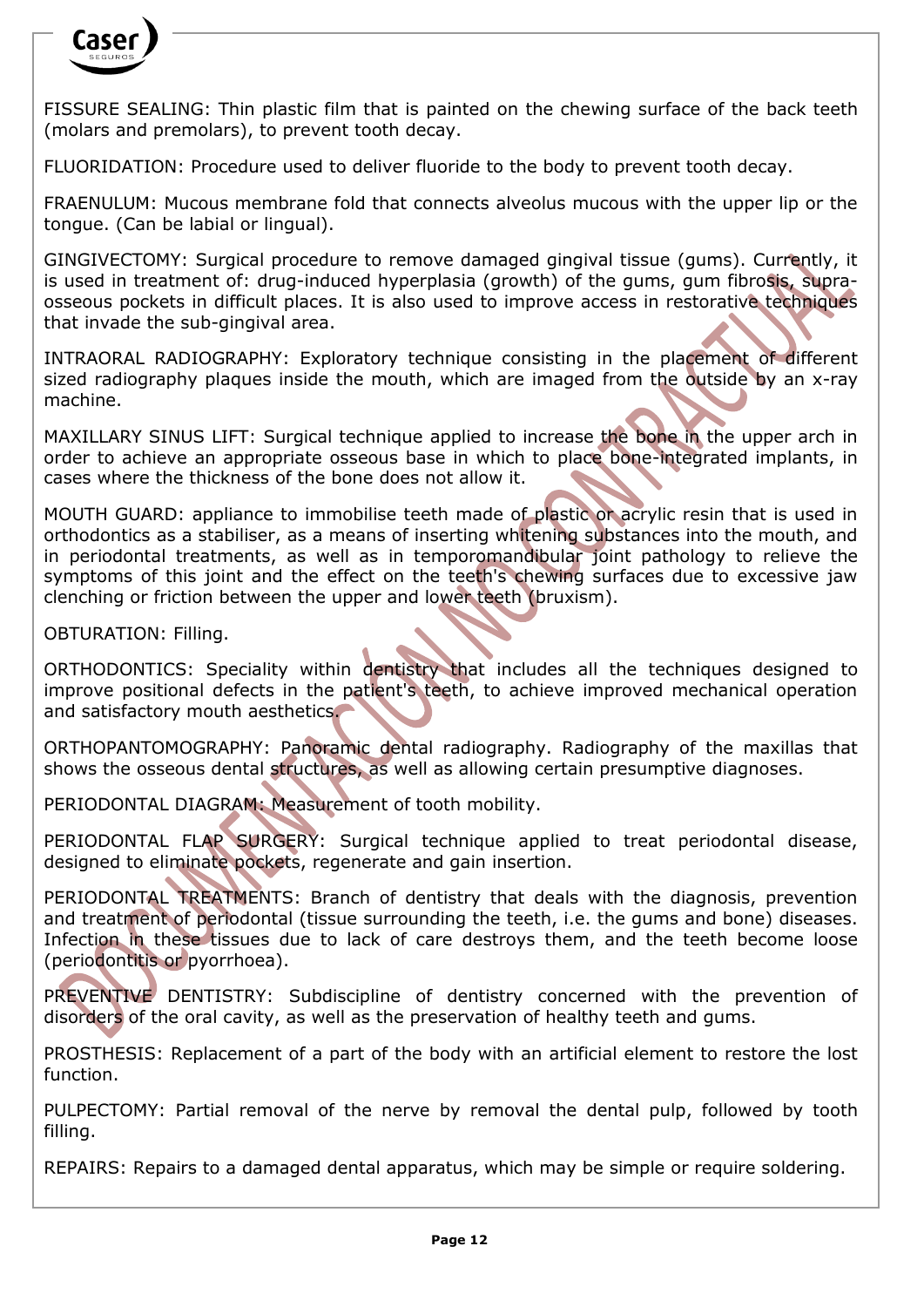

RESIN: Filling material that matches the tooth colour, made from resin reinforced with silica or porcelain particles. It is used in dentistry as one of the several alternatives to dental amalgams.

ROOT SCALE AND POLISH: Treatment to remove and eliminate dental calculus or plaque from the tooth roots with selective instruments for each tooth.

SKELETAL: Partial removable prosthesis with a metal structure. A skeletal comprises retainers, a base of resin, large and small connectors and the teeth. The number of teeth determines the size of the skeletal.

SPACE MAINTAINERS: Fixed or removable devices designed to preserve the space left by one or several teeth until the permanent teeth come through.

TARTAR REMOVAL: Removal of bacterial plaque and tartar and dental calculus.

TELERADIOGRAPHY: Radiograph of the patient's cranium and mandible profile with the source of radiation distant from the patient and in which the rays of the beams are parallel. It is carried out with the photographic plaque outside the mouth and the x-ray equipment located at more than two metres from the patient's head, in order to maintain, as far as possible, its real dimensions.

TEMPOROMANDIBULAR JOINT (TMJ) PATHOLOGY: Painful or faulty TMJ movement. The TMJ is the joint that makes it possible to open and close the mouth and it is where the mandible joins the cranium's temporal bone, in front of the ear, on each side of the head.

VENEERS: Resin or porcelain facing attached to the front of a tooth or crown to give it a natural appearance.

VESTIBULOPLASTY: Surgical procedure designed to correct the height of the mouth vestibules (space between the lips and the gums).

WHITENING: Technique used to whiten extremely discoloured teeth.

WISDOM: TOOTH Definitive third molar.